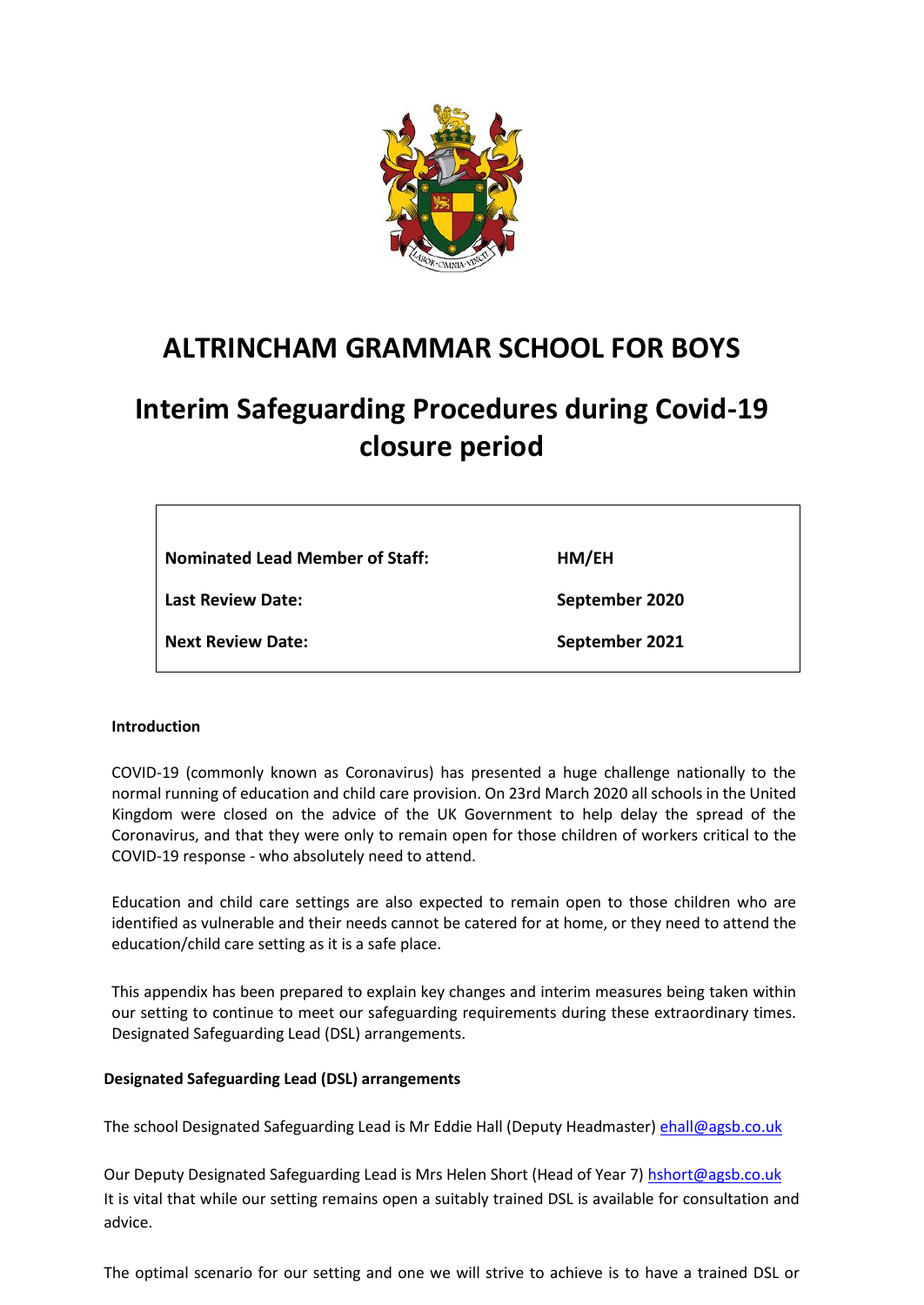deputy available on site. Due to staff self-isolating, social-distancing or being physically unavailable for other reasons, it is recognised this may not always be possible, and where this is the case there are two options we will implement, the first being the preferred and second a backup option:

1. A trained DSL or deputy from the setting will be available to be contacted via phone or online video i.e. skype, if they are working off site.

2. Sharing trained DSLs or deputies with North Cestrian School (Hamblin Education Trust) until our own trained DSL can return to work or be available.

a. Contact:

Lee Bergin, Headmaster

Name: Andy Brown

Job Title: Designated safeguarding Lead

Email: [a.brown@northcestrian.co.uk](mailto:a.brown@northcestrian.co.uk)

Telephone: 07725 218295

- In-line with national policy, vulnerable children have been contacted and given the advice to continue to attend school and this provision will extend into the Easter holiday period and beyond.
- Free School Meal support arrangements are being put into place and targeted towards these families.
- A staff supervision rota is in place which is fully staffed by teacher / support staff who are all aware of school safeguarding procedures (training update - September 2019).
- Where pupils who are expected to attend are absent, contact with home is made on the morning following registration.
- All supervision staff are trained in the use of CPOMS for recording and forwarding any pastoral and safeguarding concerns.
- A member of the school's Leadership Team is on site each day, acting as Head of Centre.
- Both the DSL and the Deputy DSL are 'on call' if they are not in school on any particular day. Contact is directly by phone or email and also via CPOMs alerts.
- Heads of Year remain in contact with pupils as and when required. Virtual Assemblies are planned for the Summer Term 2020 with advice on time management, keeping fit and healthy. Heads of Year can be contacted directly by pupils.
- PSHE resources are being shared directly with pupils through Show my Homework, providing advice and support in relation to mental well-being.
- Pupils who had counsellor support sessions arranged prior to school closure are continuing to access support through telephone sessions. Additional pupils are being added for support when slots become available.